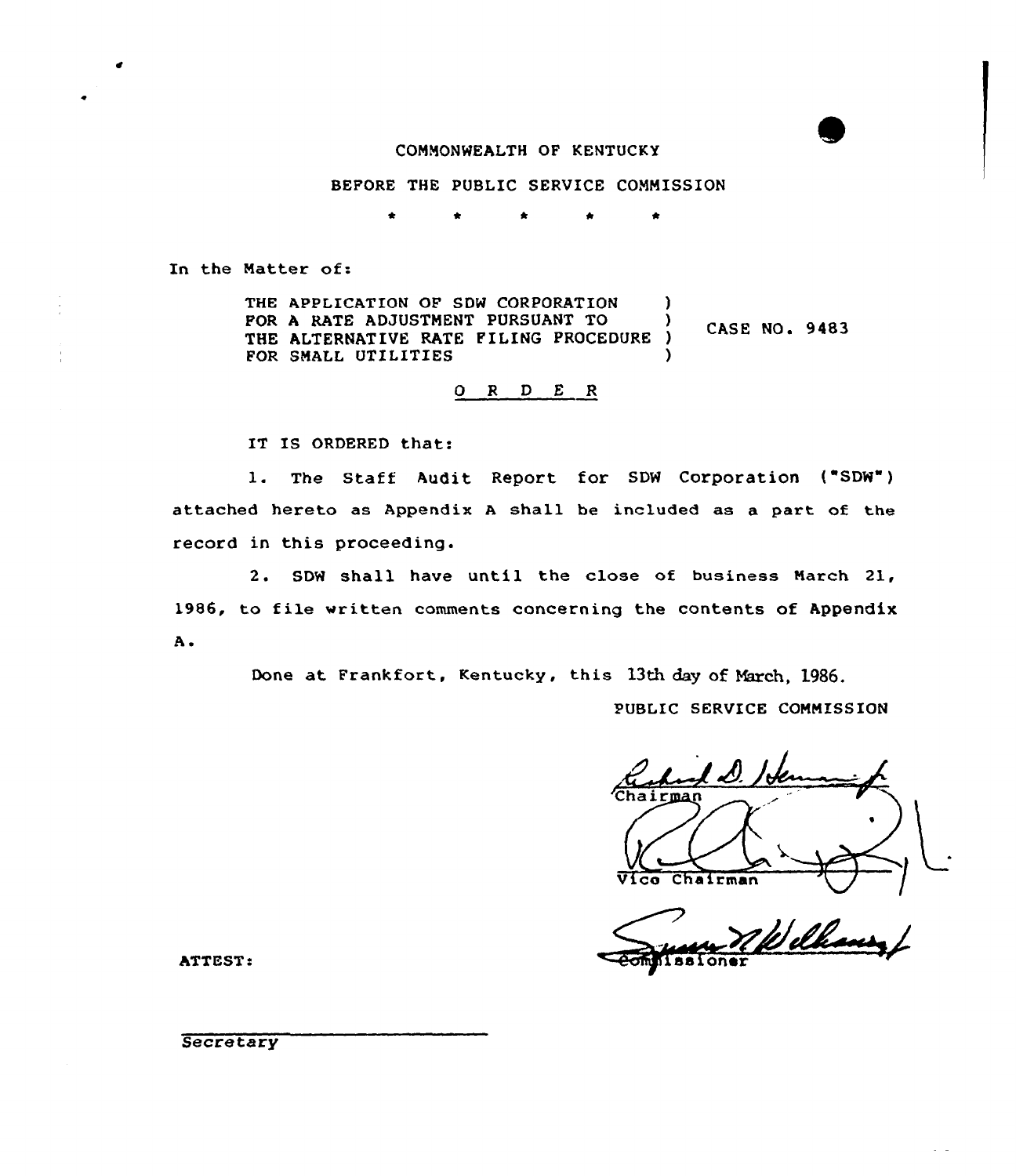## APPENDIX A

### Report on Limited Audit

## оf

# SDW Corporation

# PREFACE

On December 20, 1985, the SDW Corporation ("SDW") filed, pursuant to 807 KAR 5:076 (Alternate Rate Filing), an application seeking an increase in rates. The proposed rates would generate \$13,041 annually in additional revenues.

On January 28, 1986, the Commission staff sent SDW Information Request No. <sup>1</sup> in order to obtain supplemental information to better understand and evaluate the case. The response from SDW did address the issues but several questions still remained. In order to expedite the processing of the case, the Commission staff chose to perform an audit, limited in scope, on the operations of SDW. The audit was conducted by Nr. Isaac Scott of the Division of Rates and Tariffs on February 24, 1986, at the offices of Newcom, Wilcox, and Hicks, Certified Public Accountants.

#### SCOPE

The scope of this audit was limited to determining whether or not the test-year operating expenses, as reported by SDW in the unaudited income statement for the year ended September 30, 1985, were accounted for in accordance with the Uniform System of Accounts for Sewer Utilities ("Uniform System of Accounts") and were related to the test year. Each test year expenditure was reviewed, invoices relating to most expenditures were reviewed,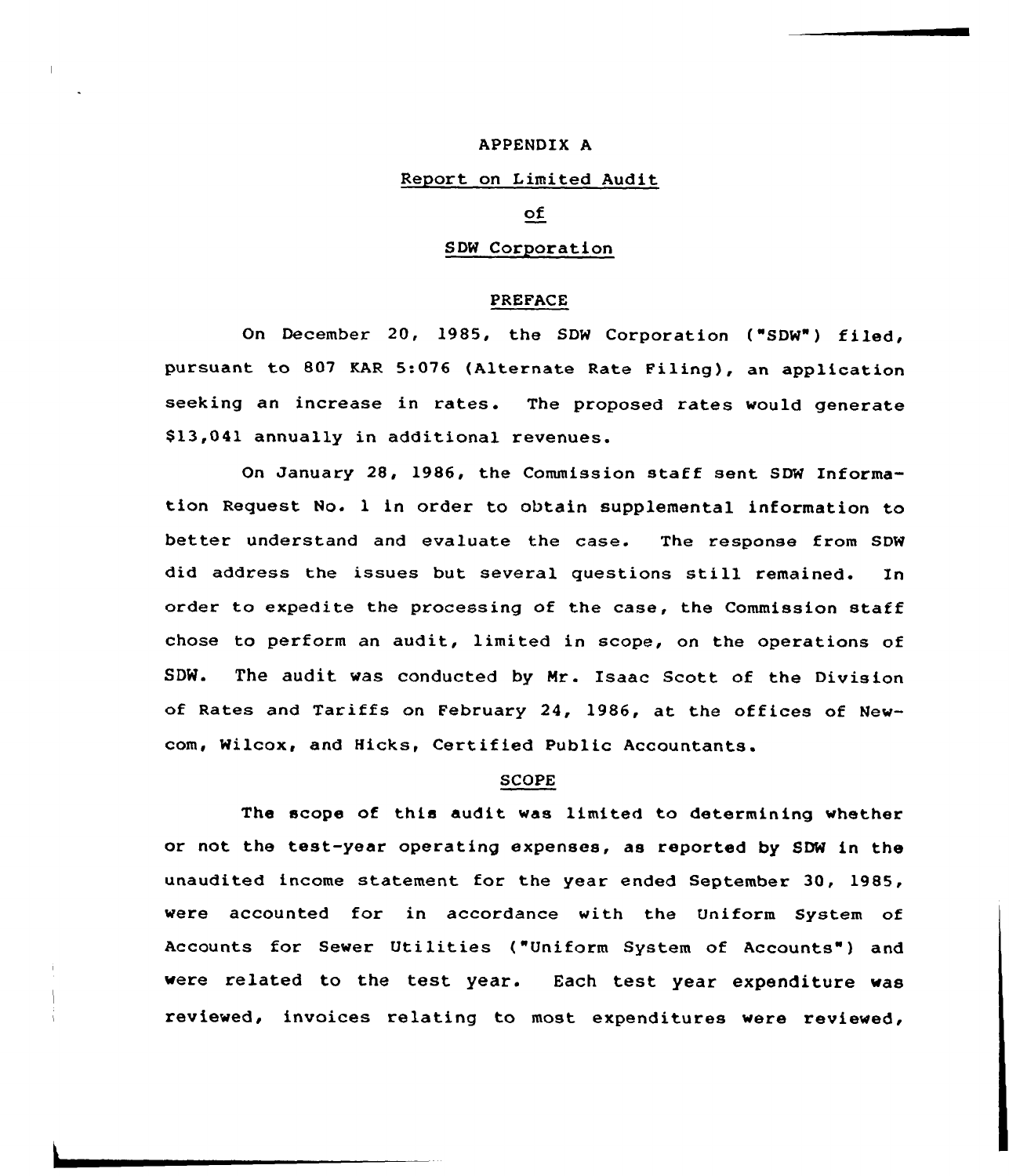the workpapers of SDW's CPA, Mr. David Hicks ("CPA") were reviewed. Discussions were held with Mr. William Kurek of SDW and the CPA to determine SDW's financial policies and procedures and to answer questions relating to the accounting treatment accorded specific expenditures.

## FINDINGS

SDW has neither been audited or requested any increases prior to the present application. <sup>A</sup> review of the accounting system revealed that SDW's financial records were not maintained in accordance with the Uniform System of Accounts as required by the Commission. However, SDW's CPA had prepared the income statement in a format corresponding to the account presentation in the Uniform System of Accounts. With only minor exceptions, the test year expenses reported by SDW were for that specific period.

Following is a discussion of the recommended adjustments to the test-year operating expenses:

# outside Services - Legal

SDW reported \$250 as outside services-legal during the test year. <sup>A</sup> review of the invoices revealed that only \$125 had actually been paid in the test year. The payment was to the Waste Water Treatment Council and represented partial payment to a pledge to contribute an amount to support this organization. Such a voluntary transaction would not be subject to accrual. Therefore, the amount reported as outside services-legal has been reduced \$125.

 $-2-$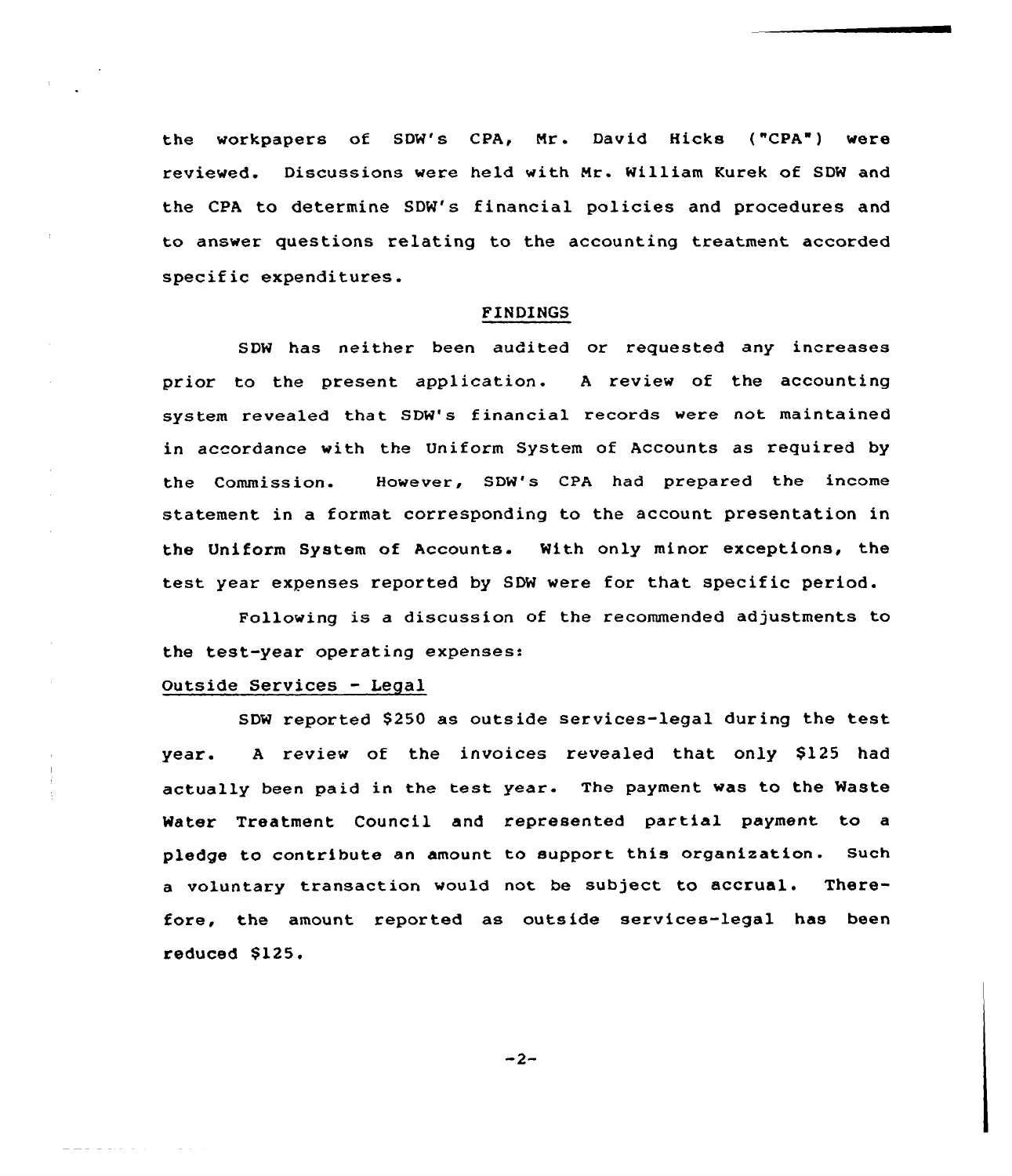# Niscellaneous General Expense

Niscellaneous general expense were reported by SDW to be \$122 for the test year. A review of the invoices revealed an additional expenditure of \$35 which had not been reported. No evidence existed to indicate why the expenditure was omitted. The payment was to CT Corportation for copies of articles and amendments requested by SDW's attorney at that time, Mr. Thomas Conder. The miscellaneous general expense has been increased by \$35.

#### Other Adjustments

 $\mathbf{f}$ 

Ninor errors were noted in the reported balances for three income statement accounts. These errors were the result of incorrectly recording the account balances on the income statement and the inclusion of expenditures which were not incurred during the test year. The effected accounts were Residential-Flat Rate Revenue, Electricity, and Niscellaneous General Expense. The summary of the adjustments presents the actual revision for each account.

 $-3-$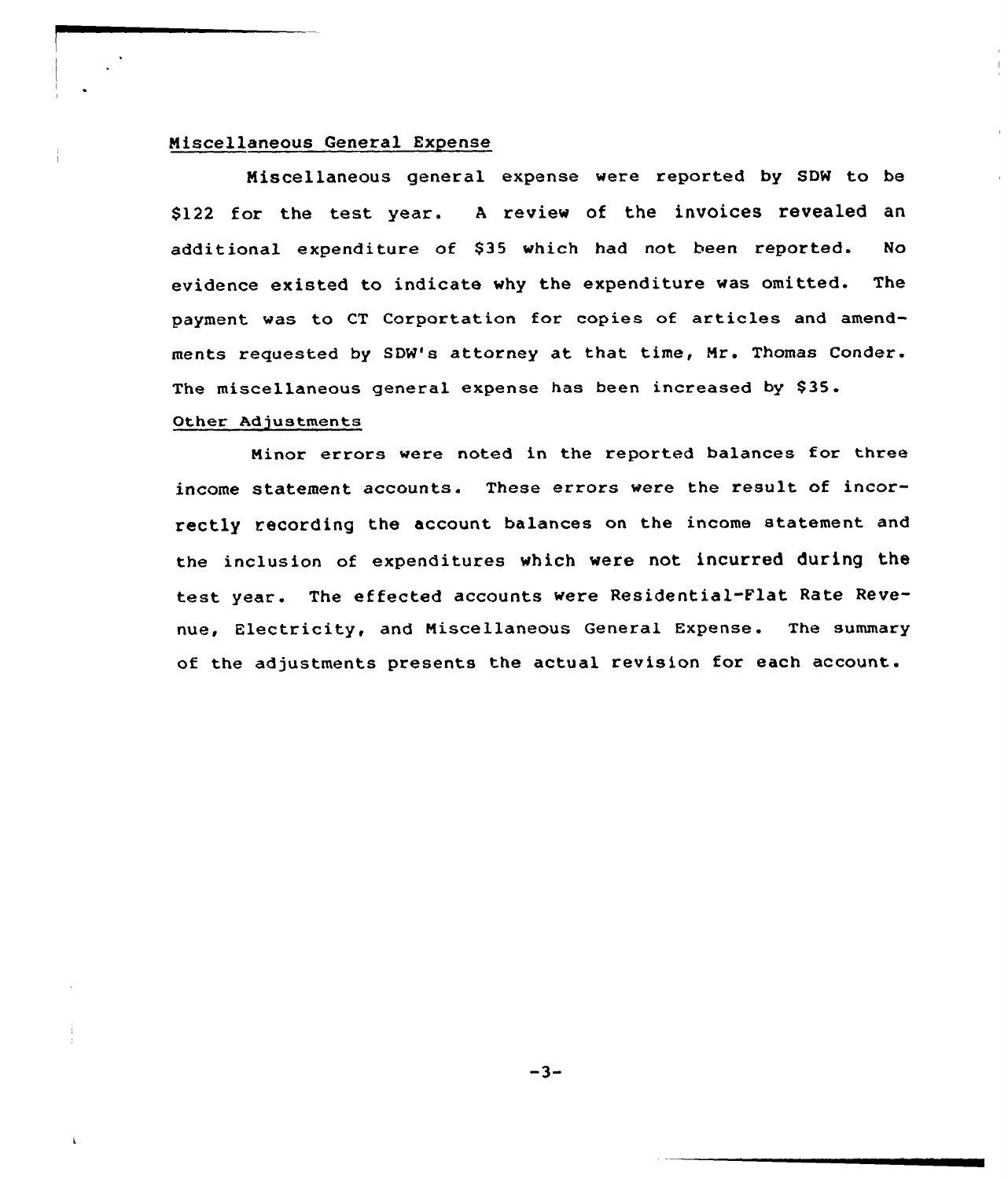# **SUMMARY**

 $\mathbb{R}^{\frac{1}{2}}$ 

The following is a summary of the effect of these adjustments on SDW's test-year operating statement:

|                                           | Test Year<br>Reported | Staff<br>Adjustments | Test Year<br>Adjusted |
|-------------------------------------------|-----------------------|----------------------|-----------------------|
| Revenue:                                  |                       |                      |                       |
| Residential-Flat<br>Rate Revenue          | \$11,812              | \$<br>$\mathbf{1}$   | \$11,811              |
| Operating Expenses:                       |                       |                      |                       |
| Operating Service Fee                     | 3,960                 |                      | 3,960                 |
| Sludge Hauling                            | 770                   |                      | 770                   |
| Water                                     | 144                   |                      | 144                   |
| Electricity                               | 6,361                 | 5                    | 6,366                 |
| Chemicals                                 | 97                    |                      | 97                    |
| Maintenance of Plant                      | 48                    | (6)                  | 42                    |
| Collection Fee                            | 233                   |                      | 233                   |
| Outside Services-Legal                    | 250                   | (125)                | 125                   |
| Accounting                                | 100                   |                      | 100                   |
| Miscellaneous General                     |                       |                      |                       |
| Expense                                   | 122                   | 35                   | 157                   |
| Depreciation                              | 18,164                |                      | 18,164                |
| Taxes Other than Income                   |                       |                      |                       |
| Taxes:                                    | 1,030                 |                      | 1,030                 |
| <b>Franchise Tax</b><br>Public Service Co |                       |                      |                       |
| Property                                  | 285                   |                      | 285                   |
| <b>PSC Assessment</b>                     | 50                    |                      | 50                    |
| Total Operating Expenses                  | \$31,614              | \$ (91)              | \$31,523              |
| Net Operating Income<br>(Loss)            | (19, 802)             | 90                   | (19, 712)             |
|                                           |                       |                      |                       |
| Other Deductions:                         |                       |                      |                       |
| Debt Repayment Interest                   | 57                    |                      | 57                    |
| Net Income (Loss)                         | \$(19, 859)           | \$<br>90             | \$(19, 769)           |